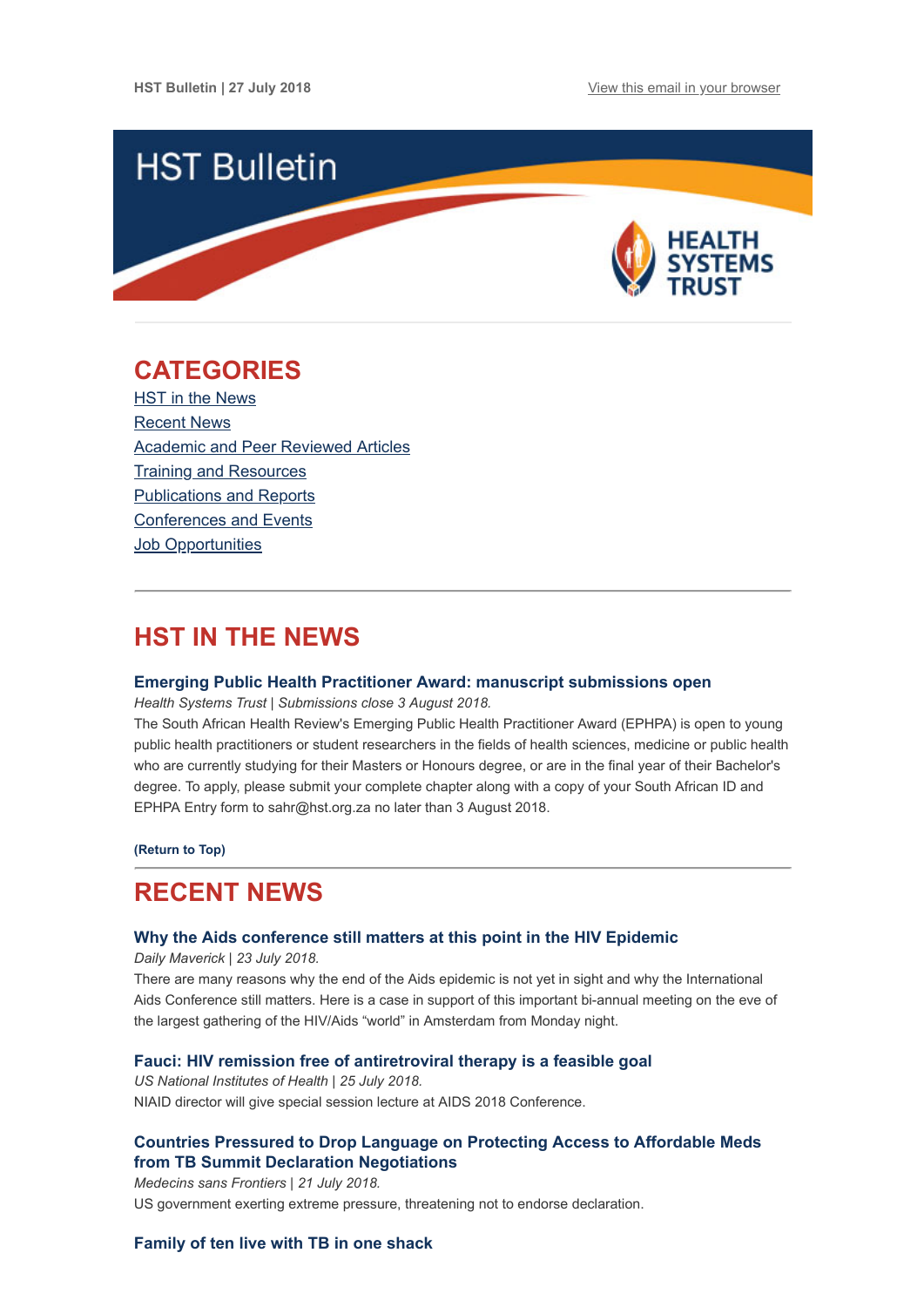#### *GroundUp | 25 July 2018.*

"All I need is a healthy place where I can live with my children. I have given up hope of the RDP home promised 24 years ago. I just need, even a temporary structure to move into with my family," says 72-yearold Nomathamsanqa Delihlazo.

### **[SA negotiates cheaper TB drug for entire world](https://www.health-e.org.za/2018/07/25/sa-negotiates-cheaper-tb-drug-for-entire-world/)**

*Health-E News | 25 July 2018.*

The entire world will benefit from a price cut of a TB wonder drug, following successful negotiations between South Africa and pharmaceutical company Johnson & Johnson.

#### **[Countries step up to tackle antimicrobial resistance](http://www.who.int/news-room/detail/18-07-2018-countries-step-up-to-tackle-antimicrobial-resistance)**

*World Health Organisation | 18 July 2018.*

Countries are making significant steps in tackling antimicrobial resistance (AMR), but serious gaps remain and require urgent action, according to a report released… by the Food and Agriculture Organization of the United Nations (FAO), World Organisation for Animal Health (OIE) and the World Health Organization (WHO).

### **[#AIDS2018: 'No contraception, no ARVs', governments tell women](https://bhekisisa.org/article/2018-07-26-00-no-contraception-no-hiv-treatment-dolutegravir)**

*Bhekisisa | 26 July 2018.* A new drug could save 25 000 women living with HIV but could it come at the cost of their babies lives?

# **[Adherence to PrEP, the HIV prevention drug, is low. A new study suggests a pill with](https://www.statnews.com/2018/07/24/digital-pill-prep-truvada/?utm_source=STAT+Newsletters&utm_campaign=3cb2b8e9b6-Pharmalot&utm_medium=email&utm_term=0_8cab1d7961-3cb2b8e9b6-149648021) a tiny sensor might help**

#### *STAT | 24 July 2018.*

With a daily pill, people who face an elevated risk of exposure to HIV can dramatically lower their chances of contracting the virus. But that protection is only effective if people adhere to a strict regimen with their prescription.

Many do not.

**[\(Return to Top\)](#page-0-1)**

# <span id="page-1-0"></span>**ACADEMIC AND PEER REVIEWED ARTICLES**

### **[Advancing global health and strengthening the HIV response in the era of the](https://www.thelancet.com/journals/lancet/article/PIIS0140-6736(18)31070-5/fulltext) Sustainable Development Goals: the International AIDS Society—Lancet Commission**

#### *The Lancet | Published: 19 July 2018.*

*Linda-Gail Bekker, George Alleyne, Stefan Baral, Javier Cepeda, Demetre Daskalakis, David Dowdy, Prof Mark Dybul, Prof Serge Eholie, et al*

Inspired by unprecedented improvements in human health and development in recent decades, our world has embarked on a quest that only a generation ago would have been considered unreachable achieving sustainable health and development for all. Improving the health and wellbeing of the world's people is at the core of the Sustainable Development Goals (SDGs), reflected in targets that call for ending the epidemics of AIDS, tuberculosis, and malaria; achieving enormous improvements in maternal and child health; and tackling the growing burden of non-communicable diseases (NCDs). Attaining universal health coverage is the means by which these ambitious health targets are to be achieved.

# **[Gaps and opportunities: measuring the key population cascade through surveys](https://onlinelibrary.wiley.com/doi/full/10.1002/jia2.25119) and services to guide the HIV response**

*Journal of the International AIDS Society | Published: 22 July 2018. Avi Joseph Hakim, Virginia MacDonald, Wolfgang Hladik, Jinkou Zhao, Janet Burnett, Keith Sabin, Dimitri Prybylski, Jesus Maria Garcia Calleja*

The UNAIDS 90‐90‐90 targets to diagnose 90% of people living with HIV, put 90% of them on treatment, and for 90% of them to have suppressed viral load have focused the international HIV response on the goal of eliminating HIV by 2030. They are also a constructive tool for measuring progress toward reaching this goal but their utility is dependent upon data availability. Though more than 25% of new infections are among key populations (KP)- sex workers, men who have sex with men, transgender people, people who inject drugs, and prisoners‐ and their sex partners, there is a dearth of treatment cascade data for KP. We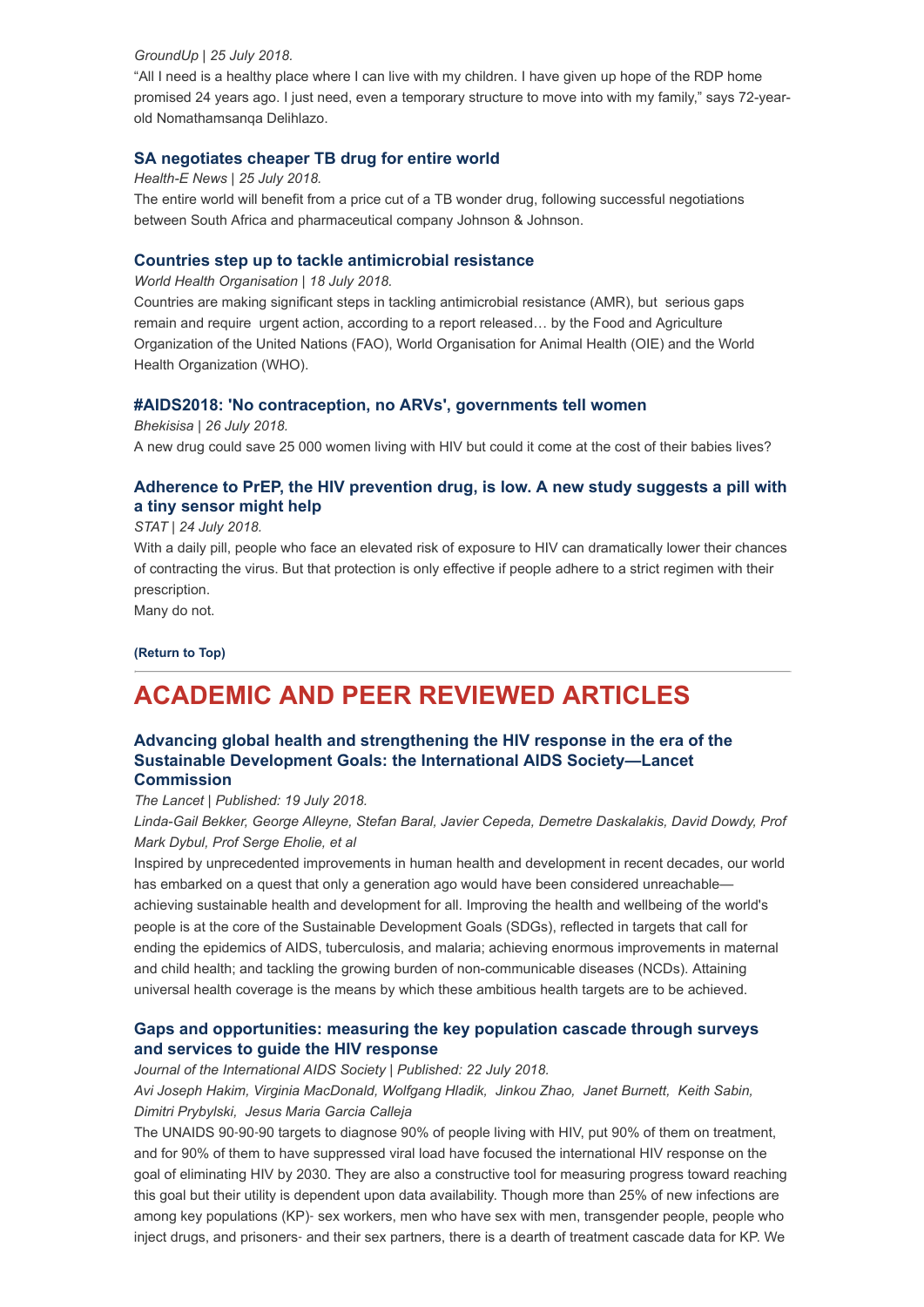assess the availability of cascade data and review the opportunities offered by biobehavioral and programme data to inform the HIV response.

# **[Investing in sexual and reproductive health and rights of women and girls to reach](https://www.thelancet.com/journals/langlo/article/PIIS2214-109X(18)30316-4/fulltext) HIV and UHC goals**

*The Lancet Global Health | Published: 18 July 2018.*

*Manjulaa Narasimhan, Manjulaa Narasimhan, Yogan Pillay, Patricia J García, Pascale Allotey, Robin Gorna, Alice Welbourn, Michelle Remme, Ian Askew, Anders Nordström, Bernard Haufiku on behalf of participants at the Wilton Park Consultation*

Each year, 200 million women have an unmet need for modern contraception, more than 45 million women receive inadequate or no antenatal care, 1 million women and girls acquire HIV, and 25 million abortions are unsafe.1, 2 These numbers illustrate huge gaps in access to basic sexual and reproductive health services, posing serious challenges to achieving universal health coverage (UHC) by 2030.

### **[A longitudinal perspective on boys as victims of childhood sexual abuse in South](https://www.sciencedirect.com/science/article/pii/S0145213418302850?via%3Dihub) Africa: Consequences for adult mental health**

#### *Child Abuse and Neglect | Published: 20 July 2018.*

*Linda M Richtera, Shanaaz Mathews, Engelbert Nonteraha, Lee Anne Masilelaa*

Childhood sexual abuse of boys was examined in a longitudinal cohort in South Africa, with data on abuse collected at six age points between 11 and 18 years. Potential personal and social vulnerability of male sexual abuse victims was explored and mental health outcomes of sexually abused boys were examined at age 22–23 years. Reports of all sexual activity – touching, oral and penetrative sex – increased with age and sexual coercion decreased with age. Boys who experienced childhood sexual abuse tended to be smaller (shorter) and from poorer families. No relationships to measured childhood intelligence, pubertal stage, marital status of mother or presence of the father were found. There was no significant association between reports of childhood sexual abuse and mental health in adulthood and when personal and social vulnerabilities were taken into account.

### **[Undetectable = Untransmittable and Your Health: The personal benefits of early and](https://academic.oup.com/jid/advance-article/doi/10.1093/infdis/jiy445/5055762) continuous therapy for HIV infection**

*The Journal of Infectious Diseases | Published: 19 July 2018.*

#### *Mark J Siedner, Virginia Triant*

In 2016, the Prevention Action Campaign launched the "U=U" (Undetectable=Untransmittable) campaign to publicize the preventative benefits of HIV antiretroviral therapy (ART) (1). Based on accruing evidence from randomized clinical trials (2) and observational cohorts (3), the campaign intends to widely disseminate the message that an undetectable viral load means the virus is untransmittable to sexual partners and offspring. Yet, it remains to be seen if the "U=U" campaign will be sufficient to promote early and uninterrupted HIV treatment to an extent requisite to curb the epidemic.

## **Prevalence and seasonality of common viral respiratory pathogens, including [Cytomegalovirus in children, between 0–5 years of age in KwaZulu-Natal, an HIV](https://bmcpediatr.biomedcentral.com/articles/10.1186/s12887-018-1222-8) endemic province in South Africa**

*BMC Pediatrics | Published: 21 July 2018.*

*Temitayo Famoroti, Wilbert Sibanda and Thumbi Ndung'u*

Acute respiratory tract infections contribute significantly to morbidity and mortality among young children in resource-poor countries. However, studies on the viral aetiology of acute respiratory infections, seasonality and the relative contributions of comorbidities such as immune deficiency states to viral respiratory tract infections in children in these countries are limited.

#### **[New strategies for inpatients with HIV and tuberculosis](https://www.thelancet.com/journals/lancet/article/PIIS0140-6736(18)31442-9/fulltext)**

#### *The Lancet | Published: 19 July 2018.*

*Ruvandhi R Nathavitharana, Madhukar Pai*

Decreasing tuberculosis-related mortality—particularly in people living with HIV infection, who account for 22% of all tuberculosis deaths—is a pressing global health concern. Tuberculosis cascade-of-care analyses show that diagnosis is the weakest link. There is an urgent need for a non-sputum based, pointof-care diagnostic test for tuberculosis, particularly for groups such as those living with HIV infection who are often unable to produce sputum.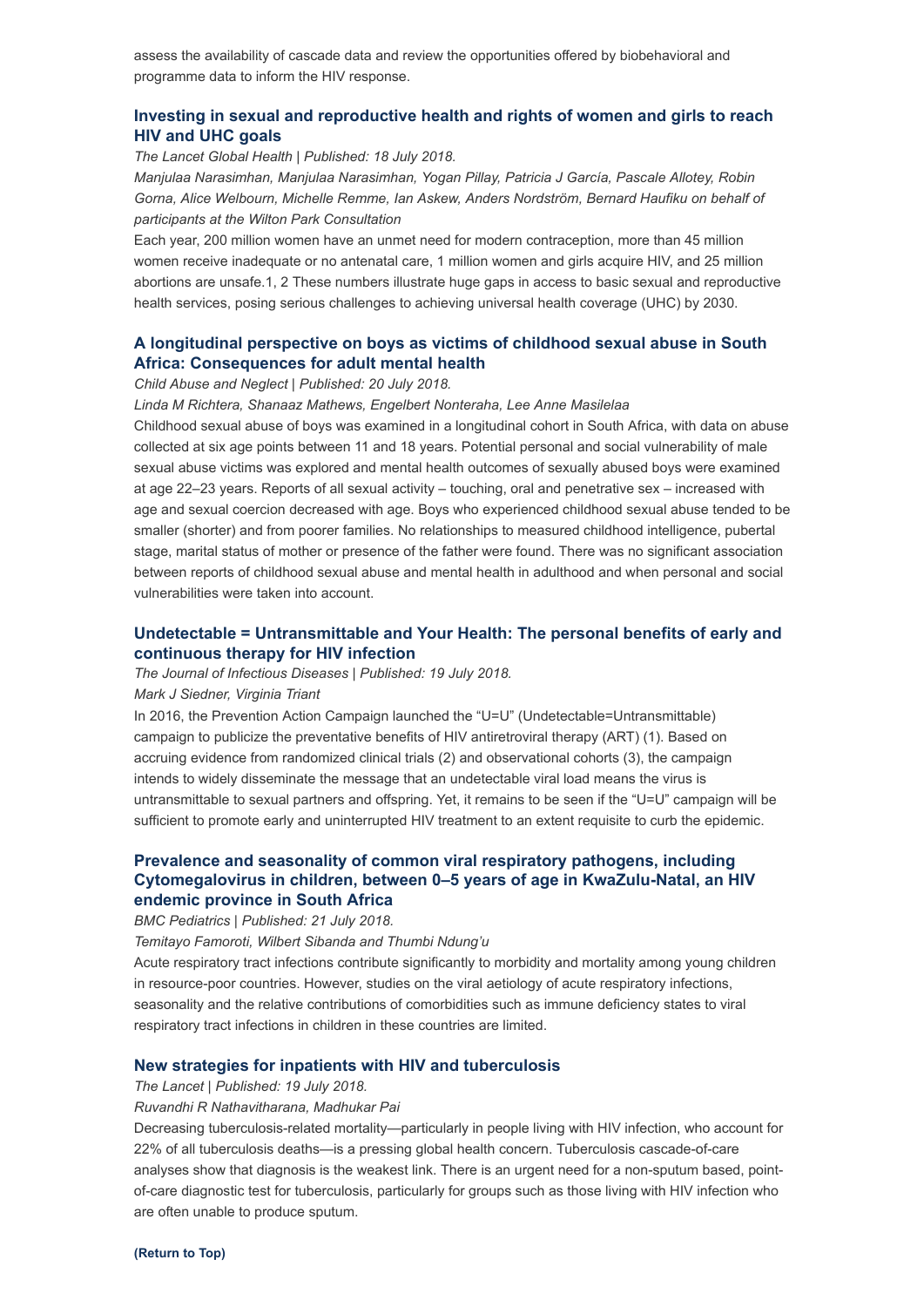# <span id="page-3-0"></span>**TRAINING AND RESOURCES**

# **[Country progress in the implementation of the global action plan on antimicrobial](http://www.who.int/antimicrobial-resistance/global-action-plan/database/en/) resistance: WHO, FAO and OIE global tripartite database**

#### *World Health Organisation | July 2018.*

This database provides access to information on the status of countries' regarding the implementation of the global action plan and actions to address antimicrobial resistance across all sectors. Information captured in this database is a result of the country self-assessment questionnaire disseminated to countries by WHO, FAO and OIE. Countries were asked to assess their progress in: developing their national antimicrobial resistance action plans; working with multiple sectors; and implementing key actions to address antimicrobial resistance. The database currently contains data for the reporting year 2016-17 and 2017-18.

**[\(Return to Top\)](#page-0-1)**

# <span id="page-3-1"></span>**PUBLICATIONS AND REPORTS**

# **[JAIDS supplement: Post-program learning and knowledge from the Accelerating](https://journals.lww.com/jaids/toc/2018/08152) Children's HIV/AIDS Treatment (ACT) Initiative**

*Journal of the International AIDS Society | August 2018.*

Baylor-Malawi, with USAID funding, has developed a special JAIDS supplement featuring 11 articles which highlight lessons and best practices from the Accelerating Children's HIV/AIDS Treatment (ACT) Initiative, a public-private partnership that expanded pediatric HIV services in nine sub-Saharan African countries from 2014-2016, providing treatment to more than 560,000 children living with HIV.

# **[Implementation of the HIV Prevention 2020 Road Map - First progress report, March](http://www.hst.org.za/publications/NonHST%20Publications/jc2927_hiv-prevention-2020-road-map-first-progress-report_en.pdf) 2018**

# *UNAIDS | 22 May 2018.*

This first progress report shows that members of the Global HIV Prevention Coalition have mobilized around strengthening HIV primary prevention. There are clear signs of renewed political commitment and strengthened institutional arrangements for planning and managing prevention programmes. Most member countries have moved fast to develop HIV prevention action plans, and there are many examples of excellent and innovative new initiatives. Furthermore, interest in the HIV prevention agenda and the Coalition is growing. A global accountability process has been set up, with score cards that track progress across a range of high-priority prevention programme areas.

**[\(Return to Top\)](#page-0-1)**

# <span id="page-3-2"></span>**CONFERENCES AND EVENTS**

**[5th Global Symposium on Health Systems Research](http://www.hst.org.za/Lists/HST%20Events/DispForm.aspx?ID=17)** 8-12 October 2018 Liverpool, United Kingdom

#### **[HIV Clinicians Society Conference 2018](http://www.sahivsoc2018.co.za/)**

24-27 October 2018 Gallagher Convention Centre, Johannesburg, South Africa

**[Free State Annual Provincial Health Research Day](http://www.hst.org.za/Lists/HST%20Events/DispForm.aspx?ID=30)** 8-9 November 2018 Bloemfontein, Free State

**[\(Return to Top\)](#page-0-1)**

# **JOB OPPORTUNITIES**